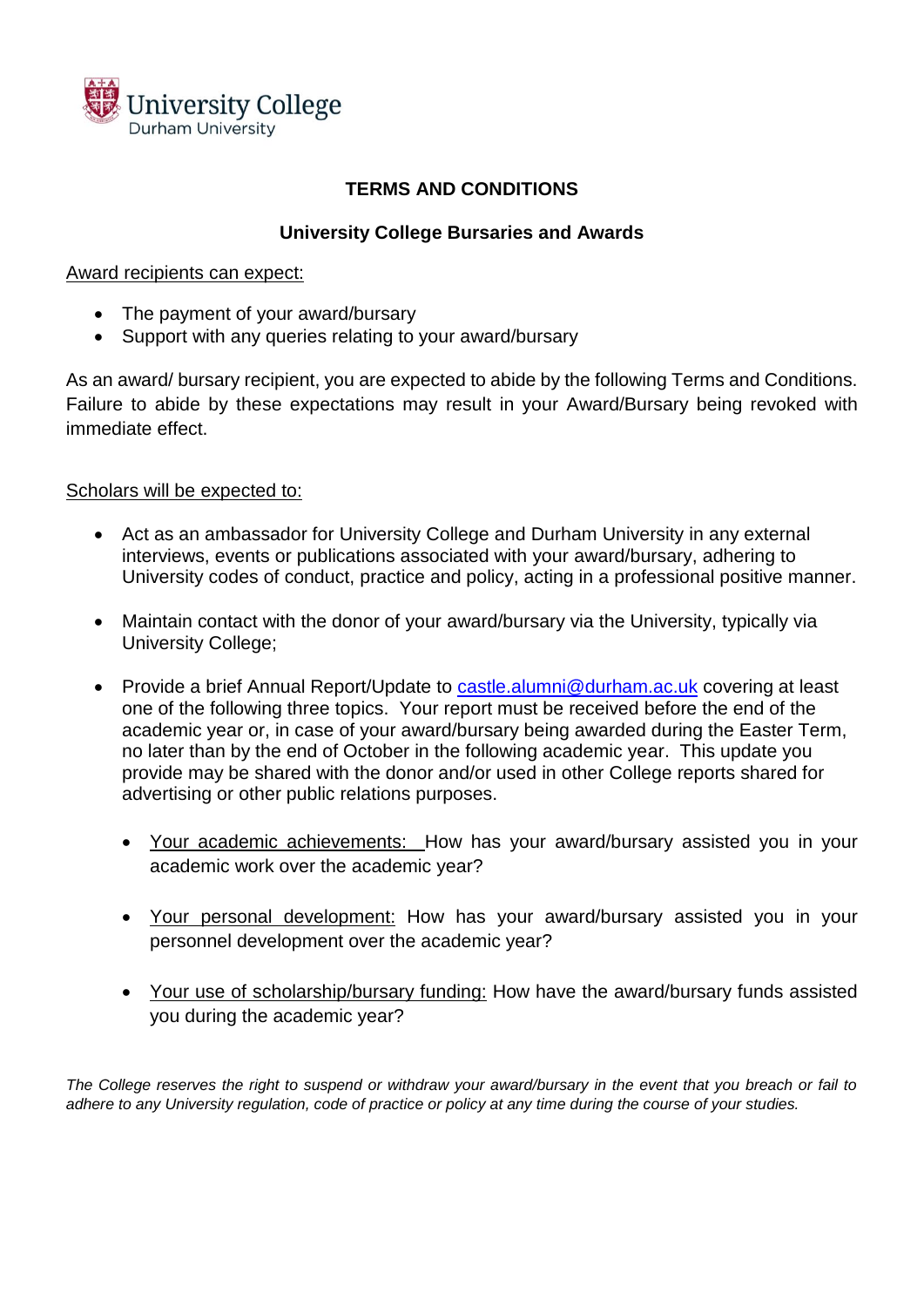Appendix I

#### **Data Protection Statement**

Any personal data provided by Recipients in relation to their Award/Bursary will be used by the University to process and administer your award. The data will be held by University College and the Scholarships and Student Funding Office and will be managed in accordance with the provisions of the General Data Protection Regulations.

Information relating to Recipients may be retained by the University for up to 10 years. Recipients acknowledge that names, photographs, annual reports and comments relating to their Award/Bursary may be published by the University even after the Recipient is no longer enrolled at the University.

In accepting this Award/Bursary you acknowledge and agree to the information which you provide as described above being held and processed by the University for the purposes specified herein.

For further information on the University's Privacy Notice please see,

<https://www.dur.ac.uk/ig/dp/>